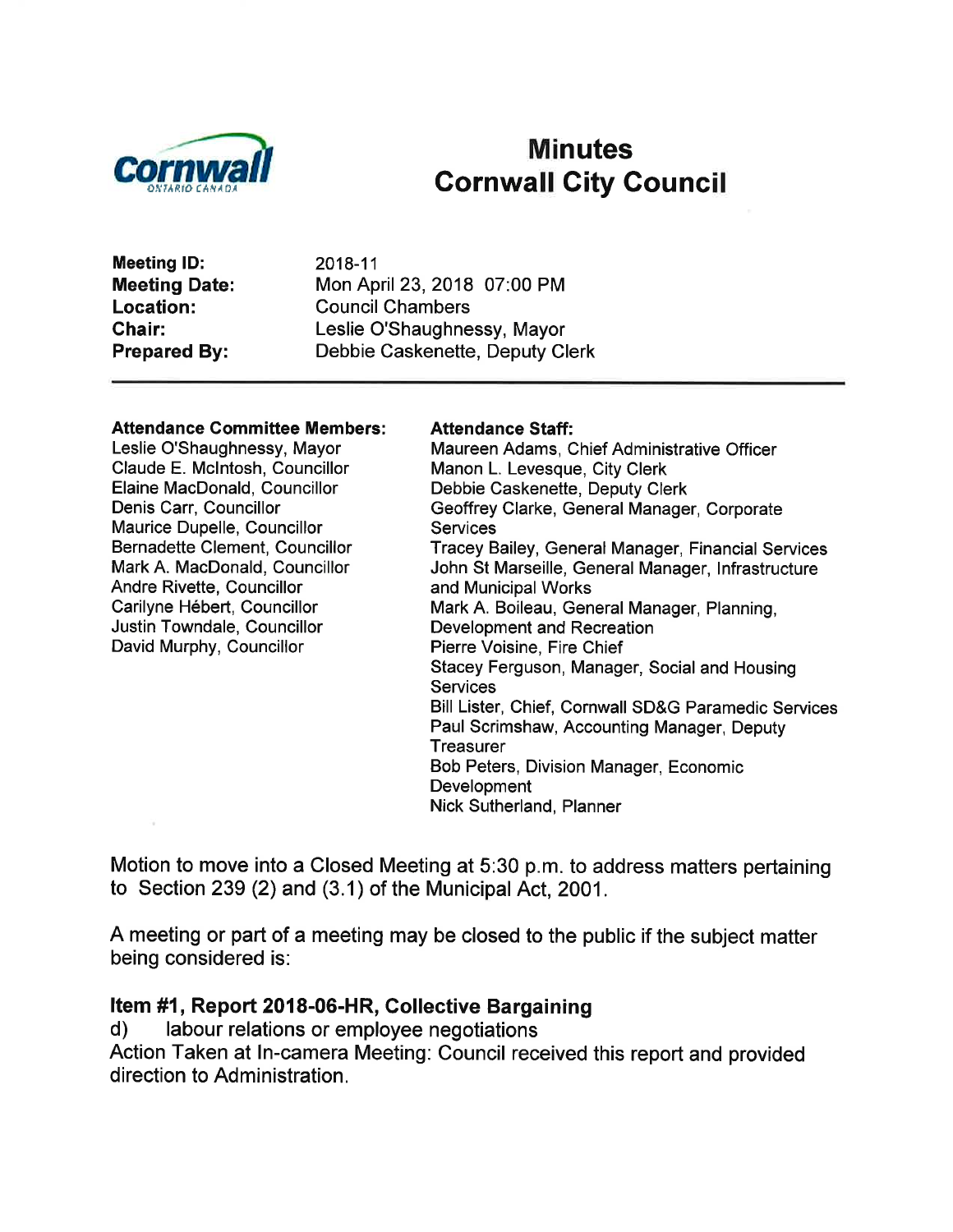## **Item #2, Report 2018-07-HR, Collective Bargaining d)** labour relations or employee negotiations

Action Taken at ln-camera Meeting: Gouncil received this report

## Item #3, Report 2018-08-HR, Collective Bargaining<br>d) labour relations or employee negotiations

Action Taken at ln-camera Meeting: Council received this report and provided direction to Administration.

**ftem #4, 2018-08-IMW-MW, Disposal of Property**<br>c) a proposed or pending acquisition or disposition of land by the municipality or local board

Action Taken at ln-camera Meeting: Council received this report and provided direction to Administration.

Item #5, 2O18-04-PDR-RS, Acquisition of Property c) a proposed or pending acquisition or disposition of land by the municipality or local board

Action Taken at ln-camera Meeting: Council received this report,

#### **MOMENT OF PERSONAL REFLECTION**

#### NATIONAL ANTHEM

Assembly

#### ROLL CALL

#### ADDITIONS, DELETIONS OR AMENDMENTS

All matters listed under General Consent, save and except "Delegations" are considered to be routine and will be enacted by one motion,

1 Communications ltem #1,2017 Financial Statements was moved to be dealth with immediately following the Presentation on the same subject.

#### ADOPTION OF AGENDA

Motion to adopt the Agenda, as amended.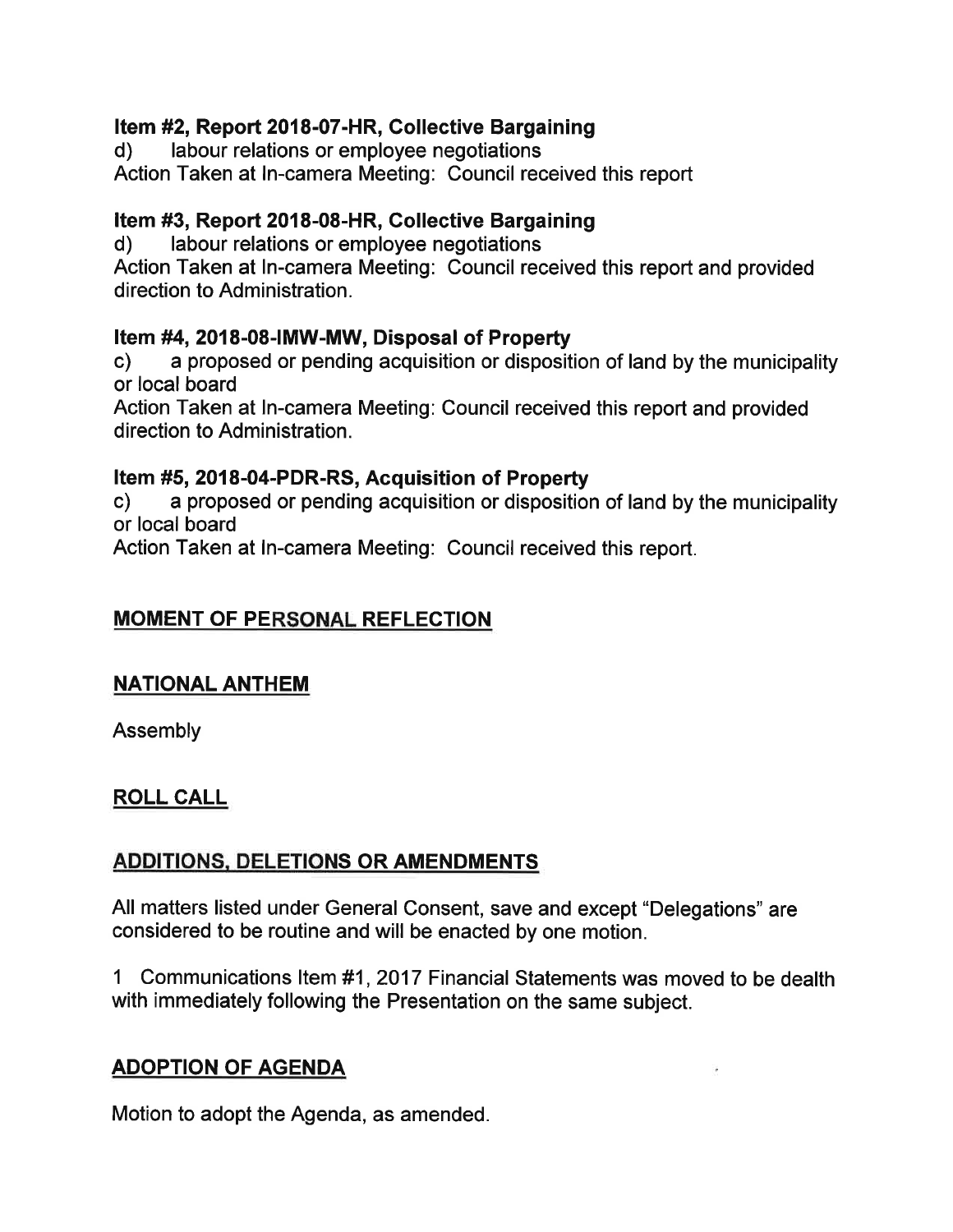Moved By: André Rivette, Councillor Seconded By: Carilyne Hébert, Councillor

Motion Carried

#### DISCLOSURE OF INTEREST

There were no disclosures of interest declared

#### **COMMITTEE OF THE WHOLE**

Motion to go into Committee of the Whole and to consider and refer all Minutes, Presentations, Delegations, Consent/Correspondence, Resolutions, Reports and By-laws to that Committee.

Moved By: André Rivette, Councillor Seconded By: Elaine MacDonald, Councillor

Motion Carried

#### GENERAL CONSENT

#### ADOPTION OF MINUTES

Motion to endorse the following Minutes as presented

I April 9,2018 Cornwall Gity Council Meeting Click for detail  $\rightarrow \Box$ 

2 April 16,2018 Cornwall City Council Meeting Click for detail  $\rightarrow \Box$ 

Moved By: Bernadette Clément, Councillor Seconded By: Maurice Dupelle, Councillor

Motion Carried

#### PRESENTATIONS

I Waterfront Lands by Rachel Parkin, Manager, Strategic Program Policy,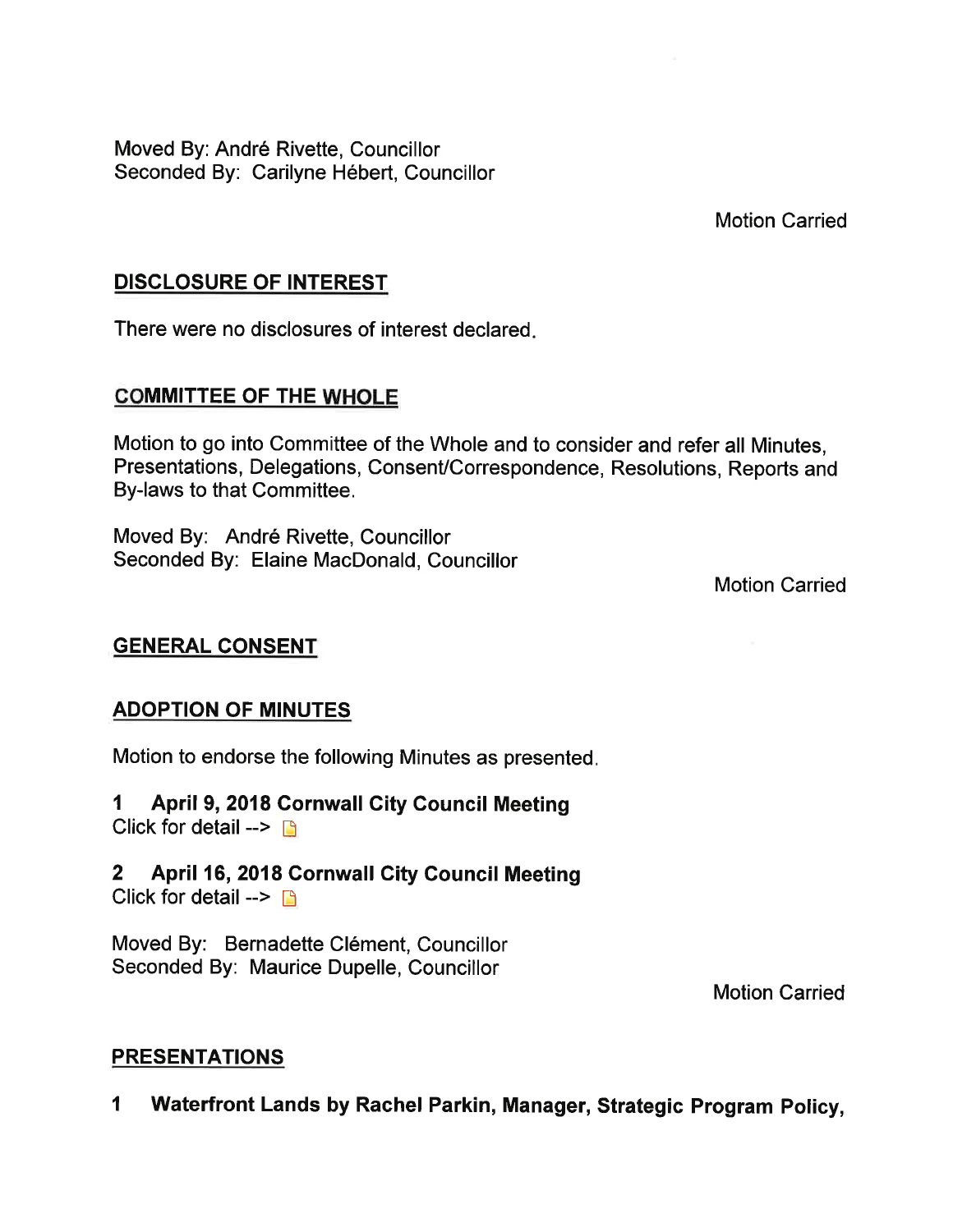#### Real Property at Transport Ganada

Click for detail  $\rightarrow \mathbb{R}$ 

Rachel Parkin, Manager and David Quartermain, Director, Real Property Management, Transport Canada provided an overview of the identified Gornwall waterfront lands that have been declared surplus by Transport Canada and outlined the strategic disposition process.

Motion to receive this presentation.

Moved By: André Rivette, Councillor Seconded By: Justin Towndale, Councillor

Motion Carried

2 2017 Financial Statements (a) by Tracey Bailey, General Manager, Financial Services (b) by Ross Markell, Jamie Pollock and Erin Lalonde, Graig Keen Despatie Markell LLP (CKDM) Click for detail  $\rightarrow$   $\rightarrow$ 

(a) by Tracey Bailey, General Manager, Financial Services Motion to receive this Presentation.

Moved By: Justin Towndale, Councillor Seconded By: Carilyne Hébert, Councillor

Motion Carried

(b) by Jamie Pollock and Ross Markell, Graig Keen Despatie Markell Motion to receive this Presentation.

Moved By: Bernadette Clément, Councillor Seconded By: Carilyne Hébert, Councillor

Motion Carried

Communication ltem #1 was moved to be dealt with immediately following the Presentations.

2017 Financial Statements Click for detail  $\rightarrow \mathbb{R}$ Motion to approve the 2017 Audited Financial Statements

Moved By: David Murphy, Councillor Seconded By: Justin Towndale, Councillor

Motion Carried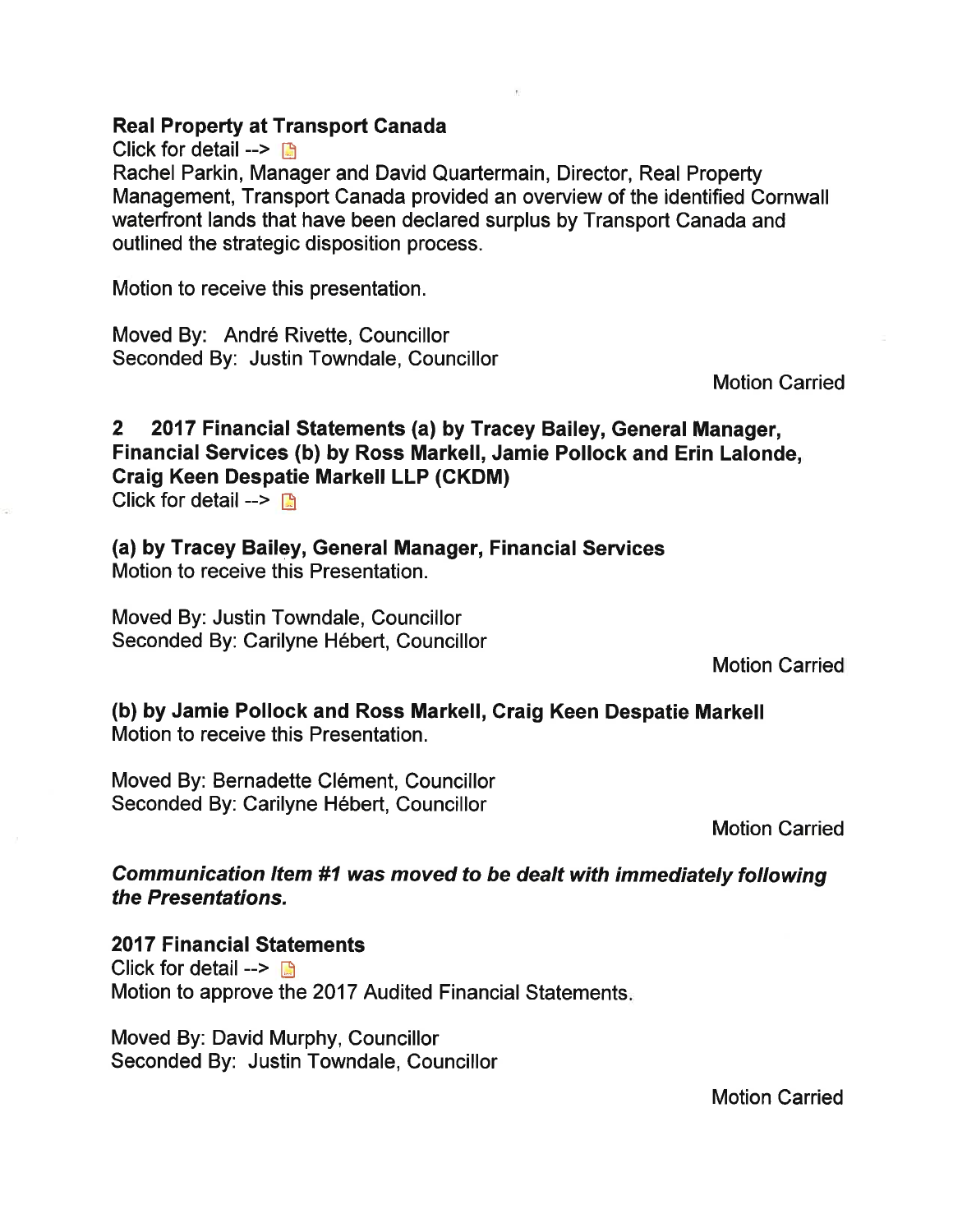#### DELEGATIONS

There were no delegations.

#### CONSENT/CORRESPONDENCE

#### I Proclamation of Pay lt Forward Day

Click for detail  $\rightarrow$   $\rightarrow$ Motion to proclaim April 28, 2018, as "Pay It Forward Day" in the City of Cornwall.

#### 2 Proclamation of Mental Health Week

Click for detail -->  $\Box$ Motion to proclaim the week of May 7 to 13,2018, as "Mental Health Week" in the City of Cornwall.

#### 3 Proclamation of Nursing Week

Click for detail  $\rightarrow$  [3]

Motion to proclaim the week of May 7 to 13,2018, as "Nursing Week" in the City of Cornwall.

Motion to approve Consent ltems #1 through #3 of the Consent portion of the Agenda as presented.

Moved By: Bernadette Clément, Councillor Seconded By: Justin Towndale, Councillor

Motion Carried

#### RESOLUTIONS / BUSINESS ARISING FROM NOTICE OF MOTION

There were no Resolutions.

#### UNFINISHED BUSINESS REPORTS

#### I Locomotive #17 Refurbishment Plan

Click for detail  $\rightarrow$  D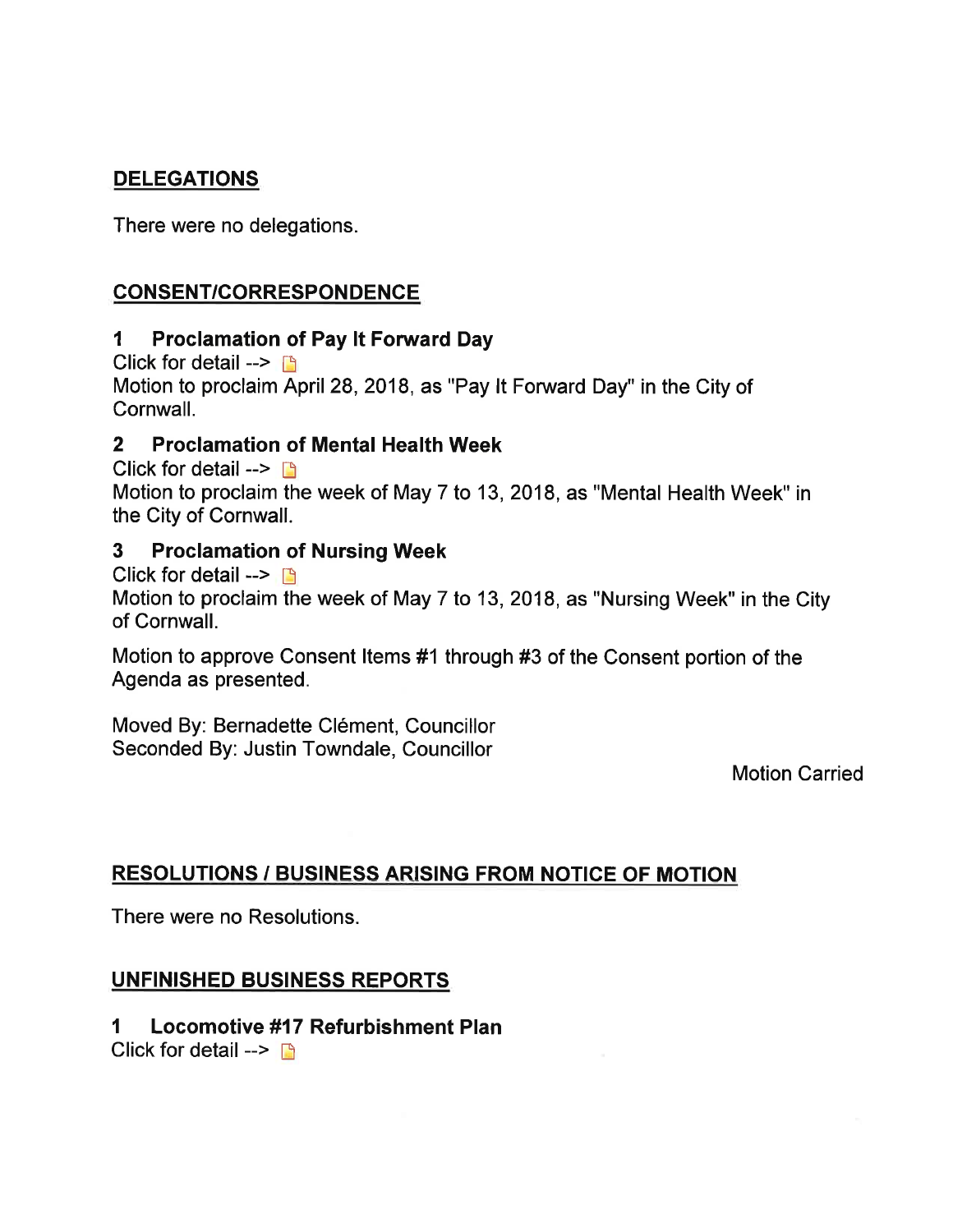Motion to approve one of the following recommendations:

- a. That Council authorize Administration to proceed with the development and issuance of a tender document to refurbish the locomotive and provide site enhancements, at its current location (Brookdale Avenue and Ninth Street), for an estimated cost of \$142,000, or
- b. That Council authorize Administration to proceed with the development and issuance of a tender document in order to relocate the locomotive to Site #1 - southwest corner of Water Street and Newsy Lalonde Way and proceed with refurbishment and provide site enhancements based on a total estimated cost of \$152,000, or
- c. That Council authorize Administration to proceed with the development and issuance of a tender document in order to relocate the locomotive to Site #2 - south side of Water Street immediately west of the former Lally Blanchard Parking Lot and proceed with refurbishment and site enhancements based on a total estimated cost of \$152,000, or
- d. That Council authorize Administration to make arrangements to donate Locomotive #17 to a historical group interested in preservation of the unit, on the condition that they remove the unit from City property (at the group's  $cost - 'as-is', 'where-is')$  and commit to the locomotive's refurbishment at its new home. Upon confirmation of one or more parties interested in assuming possession of the locomotive, Administration will request Council for final authorization to transfer ownership. In the event that interested organization cannot be found to assume possession of the locomotive, Administration will provide Council with a report regarding other divestment alternatives.

and if Council approves either recommendation a, b or c that the amount over the \$100,000 also be funded from Working Reserves and paid back as part of the 2019 municipal budget.

Motion to defer and direct Administration to explore if there is any interest from historical groups or organizations in assuming the refurbishment and possession of Locomotive #17 and report back on its findings.

Moved By: Maurice Dupelle, Councillor Seconded By: Bernadette Clément, Councillor

Motion Carried

Motion to direct Administration to investigate available grants and fundraising initiatives for the cost of the refurbishment and report back to Council together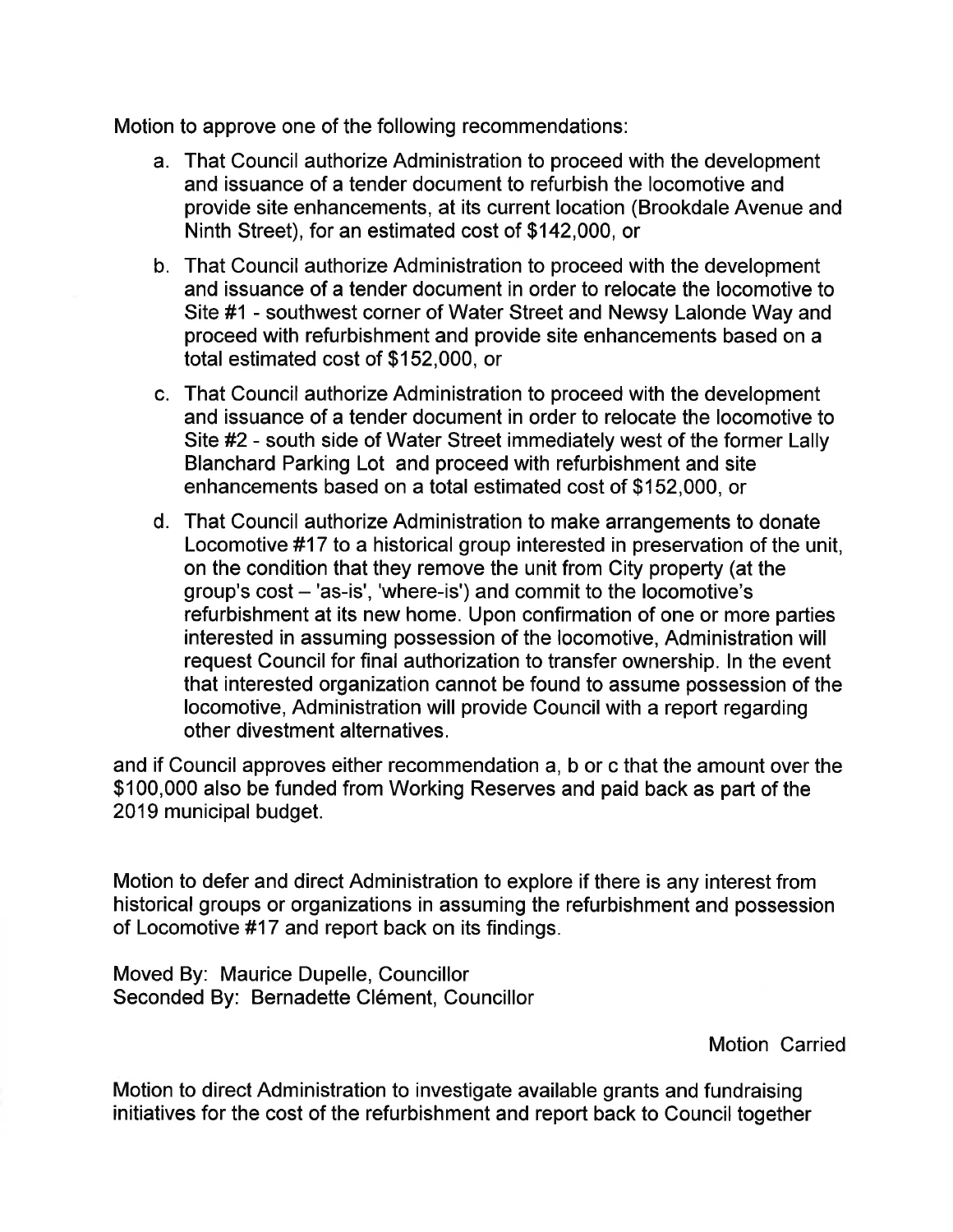with the options as outlined in this report.

Moved By: Maurice Dupelle, Councillor Seconded By: Justin Towndale, Councillor

Motion Carried

#### 2 Cornwall lnnovation Centre Request for Financial Support

Click for detail  $\rightarrow$   $\rightarrow$ Motion to receive report 2018-20-Fl and provide annual financial support of \$50,000 for a period of up to 10 years to the Cornwall Innovation Centre.

Moved By: Elaine MacDonald, Councillor Seconded By: Bernadette Clément, Councillor

A recorded vote on this matter resulted as follows:

#### Votes For = 9

Leslie O'Shaughnessy, Mayor Claude E. Mclntosh, Councillor Elaine MacDonald, Councillor Denis Carr, Councillor Maurice Dupelle, Councillor Bernadette Clement, Councillor Carilyne Hébert, Councillor Justin Towndale, Councillor David Murphy, Councillor

#### Votes Opposed  $= 2$

Mark A. MacDonald, Councillor Andre Rivette, Councillor

Motion Carried

#### 3 Petition Against the Sidewalk Project along Grant Avenue

Click for detail  $\rightarrow$  n

Motion that the sidewalk project along Grant Avenue, already included in the 2018 capital budget, proceed in 2018 as endorsed by Council during the February 12,2018 regular meeting.

Manon Levesque, City Clerk indicated that should Council wish to discuss this motion, a 213 majority vote would be required.

There was no mover for the matter and therefore was not reconsidered.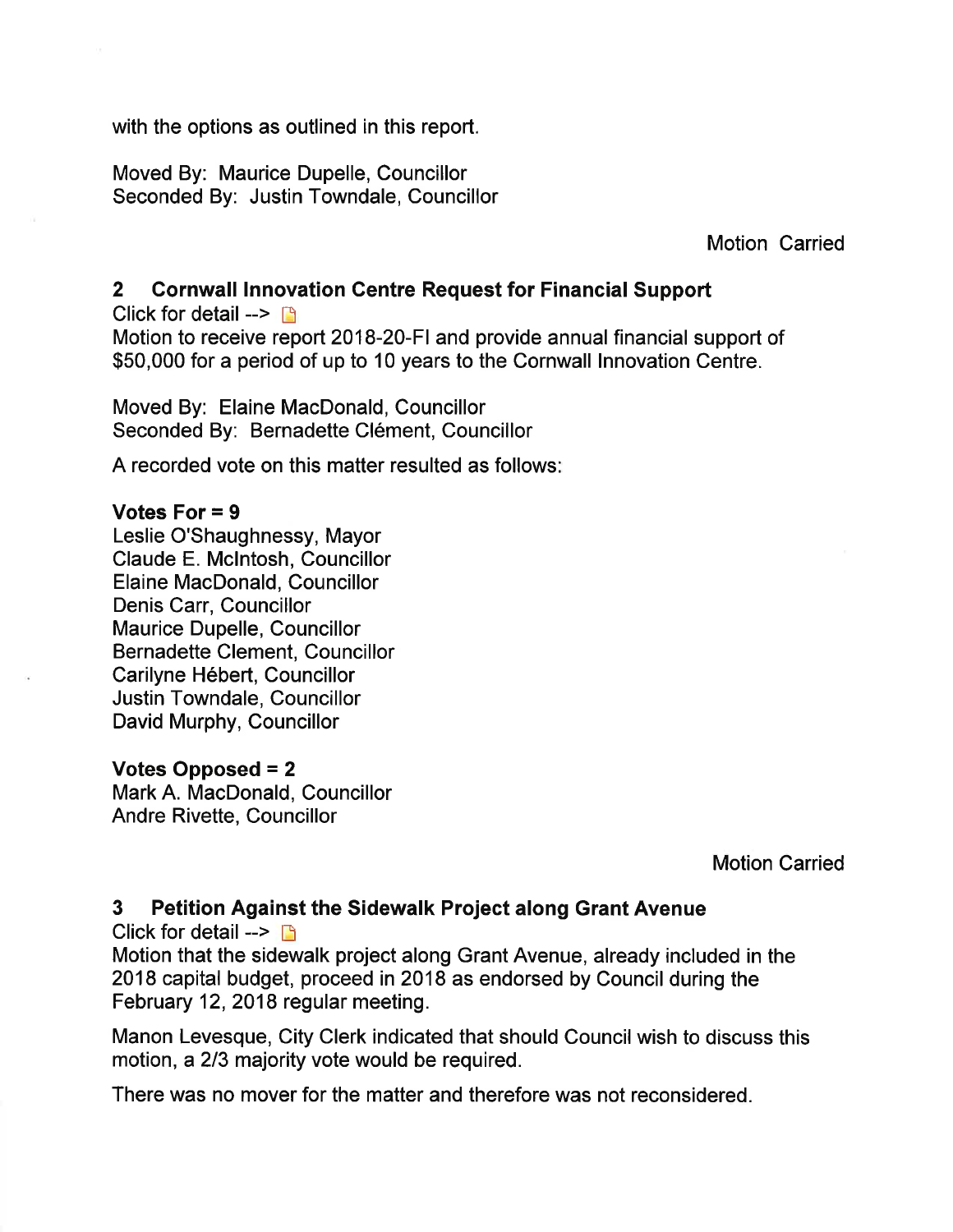#### 4 Environmental Assessment (EA) Study - Brookdale Traffic Gircle

Click for detail  $\rightarrow \Box$ 

Motion to direct Administration to undertake an Environmental Assessment Study as part of an application for MTO's Connecting Links Funding.

Moved By: Elaine MacDonald, Councillor Seconded By: Carilyne Hébert, Councillor

A recorded vote on this matter resulted as follows:

#### Votes For = 3

Elaine MacDonald, Councillor Bernadette Glement, Councillor Carilyne Hébert, Councillor

#### Votes Opposed = 8

Leslie O'Shaughnessy, Mayor Claude E. Mclntosh, Councillor Denis Carr, Councillor Maurice Dupelle, Councillor Mark A. MacDonald, Councillor Andre Rivette, Councillor Justin Towndale, Councillor David Murphy, Councillor

Motion Defeated

#### COMMUNICATIONS / REPORTS

#### 'l 2017 Financial Statements

Click for detail  $\rightarrow \Box$ 

This matter was moved to the be dealt with immediately following the Presentations

#### 2 2017 Annual Report on the Status of City Reserves

Click for detail  $\rightarrow$  n

Motion to receive the report on City's reserves and reserve funds at December 31, 2017.

Moved By: David Murphy, Councillor Seconded By: Elaine MacDonald, Councillor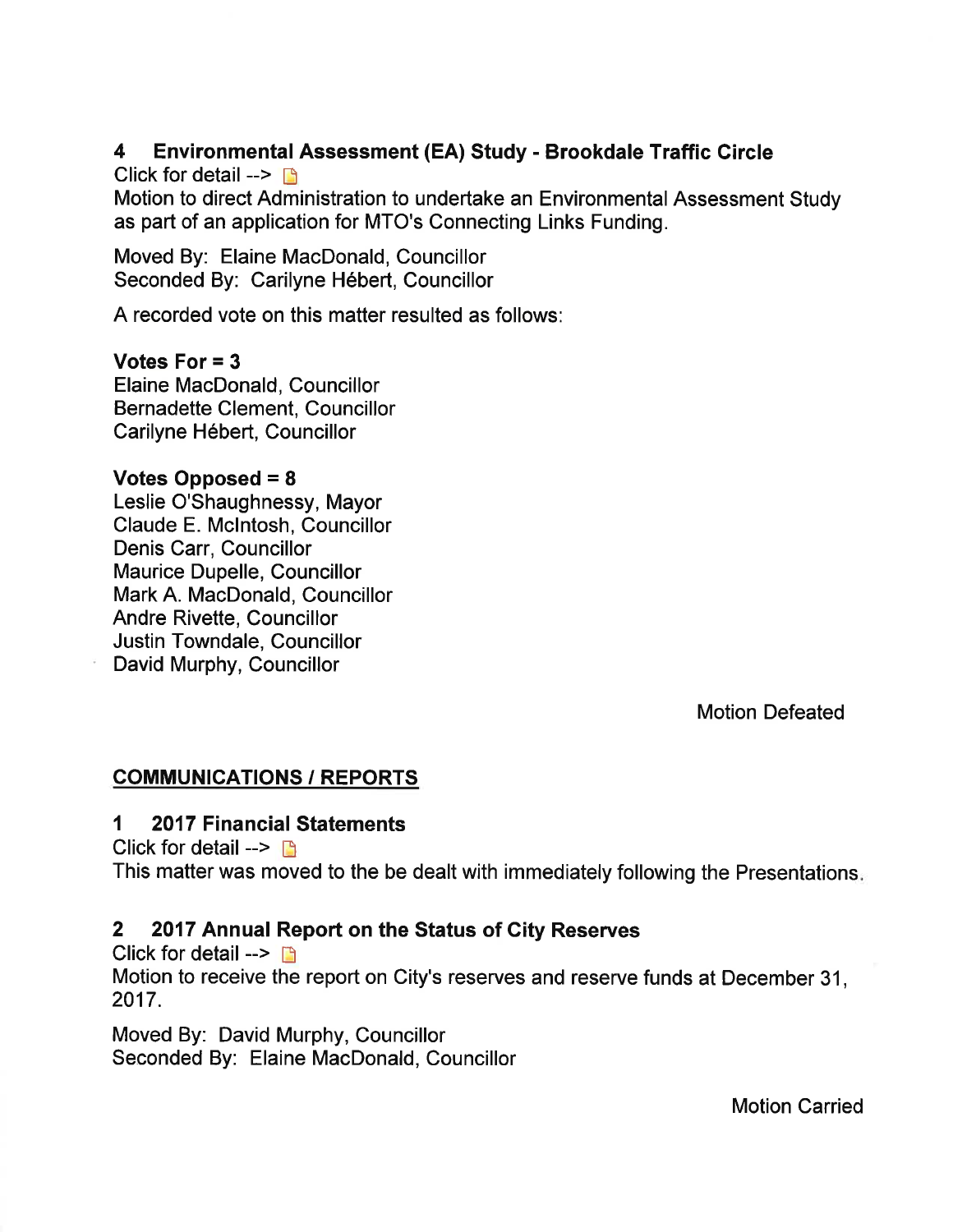#### 3 Ontario Regulation 284109 - Budget Matter Expenses

Click for detail  $\rightarrow$  n

Motion to adopt this report by Resolution as required under the Municipal Act, 2001, Ontario Regulation 284/09.

Moved By: Maurice Dupelle, Councillor Seconded By: Carilyne Hébert, Councillor

Motion Carried

### 4 2018 Annual Report on Municipal Debt Limits

Click for detail  $\rightarrow \rightarrow$ 

Motion to adopt this report by Resolution as required under the Municipal Act, 2001, Ontario Regulation 403102.

Moved By: Bernadette Clément, Councillor Seconded By: Justin Towndale, Councillor

Motion Carried

#### 5 Smart Cities Ghallenge

Click for detail  $\rightarrow$  n

Motion to endorse the Safe Home Monitoring System as Cornwall's submission to the Smart Cities Challenge.

Moved By: Mark A. MacDonald, Councillor Seconded By: André Rivette, Councillor

Motion Carried

#### At 10:11 p.m., Mayor Leslie O'Shaughnessy called for a five minute recess. The meeting resumed at 10:16 p.m.

### TENDERS AND REQUESTS FOR PROPOSALS

1 Tende¡ 18-T2l Advertising on Gity Buses - Cornwall Transit

Click for detail  $\rightarrow$  n

Motion to award Tender 18-T21 to Jans Signs, from Apple Hill, Ontario, being the best bid meeting the tender specifications.

Moved By: Maurice Dupelle, Councillor Seconded By: David Murphy, Councillor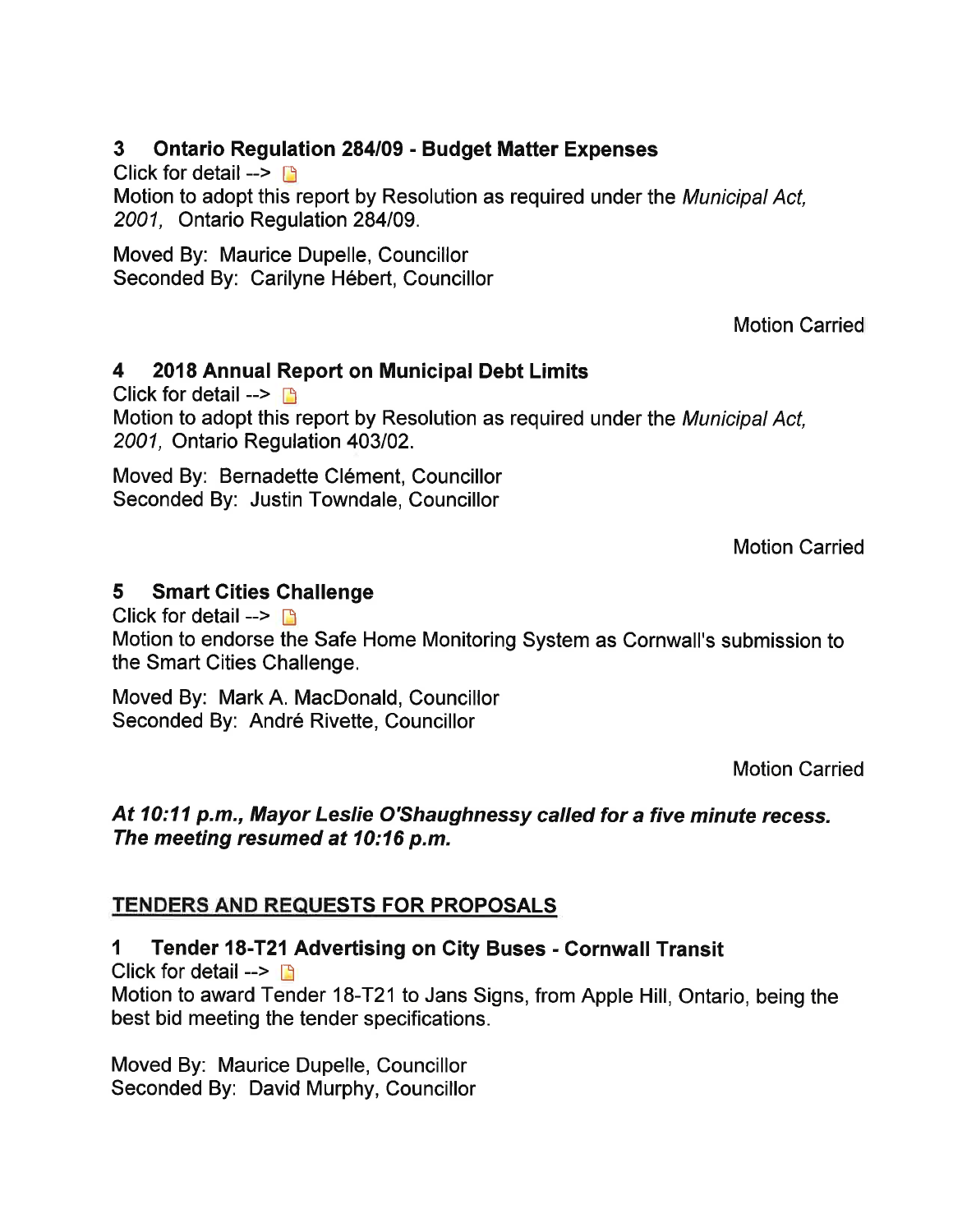#### 2 Request for Proposal l8-P04 Waterfront Plan Update

Click for detail  $\rightarrow \rightarrow \rightarrow$ 

Motion to award RFP 18-P04 to Thinc Design, from Toronto, Ontario, at the total bid price of \$89,298.25 (net cost to the Corporation - \$80,415.84) being the best Proposal meeting the specifications.

Moved By: Denis Carr, Councillor Seconded By: André Rivette, Councillor

Motion Carried

#### NEW BUSINESS

#### 1 Integrity Investigation

Whereas emails were recently sent by Councillor Mark McDonald to Members of Council, Senior Managers, the Chief of Police, the Fire Chief and the media that questioned the integrity of five of his fellow Councillors.

Now therefore be it resolved that an investigation be conducted and that the Ombudsman be requested to offer an opinion as to whether the language used in the emails violate Council's Code of Conduct and as to whether the City's email account should have been used for the distribution of such content.

Moved By: Claude E. Mclntosh, Councillor Seconded By: Bernadette Clément, Councillor

Motion Carried

#### PASSING OF BY.LAWS

Motion to endorse By-laws 2018-044 to 2018-053 inclusive, listed on the Agenda.

2018-044 A By-law to authorize the sale of Part of Lane on Registered Plan 178 designated as Part 2 on Reference Plan 52R-8114 to Janet Brodie Click for detail  $\rightarrow$  n Explanatory Note 2018-044 Explanatory Note to By-law which By-law to authorize the sale of Part of Lane on Registered Plan 178 designated as Part 2 on Reference Plan 52R-8114

Click for detail  $\rightarrow$  D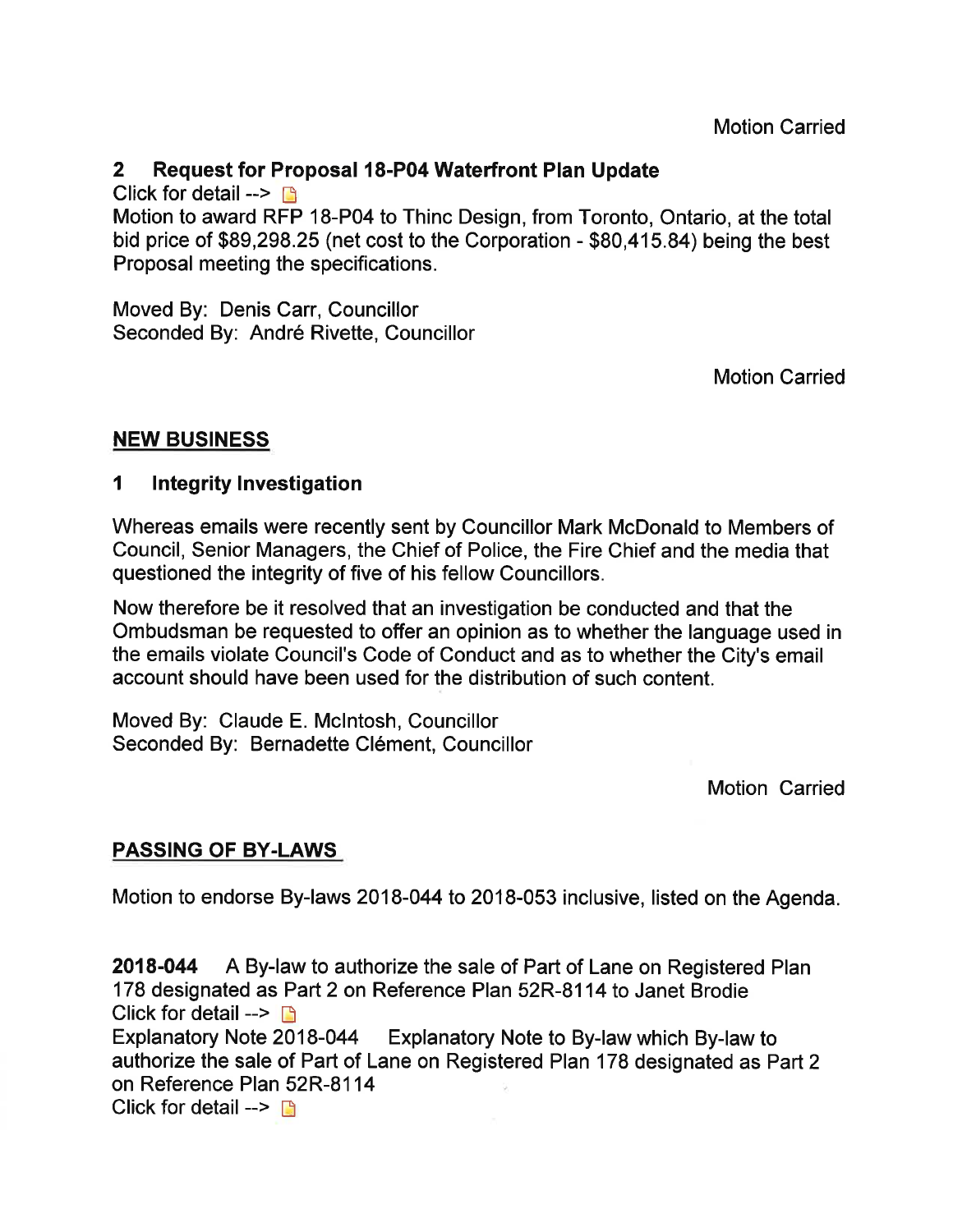2018-045 A By-law to declare certain real property surplus legally described as Part of Lots 9 and 10 on Registered Plan 178 and further designated as Part 1 on Reference Plan 52R81 14 as described in PIN 60197-0546 (LT), City of Cornwall, County of Stormont

Click for detail  $\rightarrow \Box$ 

2018-046 A By-law to name and dedicate Block 34, on Subdivision Plan 52M-24, in the City of Cornwall, as public highway and name it Cornwall Centre Road

Click for detail -->  $\Box$ <br>Explanatory Note 2018-046 Explanatory Note to By-law to dedicate Block 34, Subdivision PIan 52R-24, public highway and name it Cornwall Centre Road Click for detail  $\rightarrow$  [f]

2018-047 A By-law to authorize the transfer of land from Leger Chiropractic Professional Corporation to The Corporation of the City of Cornwall for right-of-way widening on Pitt Street legally described as Part 1, on Reference Plan 52R-8096

Click for detail  $\rightarrow$  n

Explanatory Note 2018-047 Explanatory Note to By-law to authorize the transfer of Part 1, 52R-8096, from Leger Chiropractic Professional Corporation to the City of Cornwall

Click for detail  $\rightarrow$   $\rightarrow$ 

2018-048 A By-law to authorize the temporary closing of various city streets for the purpose of roadway reconstruction, asphalt resurfacing, sewer and watermain construction, concrete work, general repairs and improvements for 2018 capital projects

Click for detail  $\rightarrow \Box$ 

2018-049 A By-law to amend the Traffic & Parking by-law 069-1989, Schedule ll, Parking Restrictions, Schedule lV, Parking Restrictions-time limits, and Schedule Vlll, Parking Meter Zones on York Street

Click for detail  $\rightarrow \rightarrow$ 

Explanatory Note-2O18-049 Explanatory Note to By-law to amend the Traffic & Parking By-law 069-1989, Schedule ll Parking Restrictions, Schedule lV Parking Restrictions-time limits and Schedule Vlll Parking Meter Zones on York Street Click for detail  $\rightarrow$  **D** 

2018-050 A By-law to amend the Traffic & Parking By-law 069-1989, Schedule ll, Parking Restrictions on First Street East Click for detail  $\rightarrow$   $\rightarrow$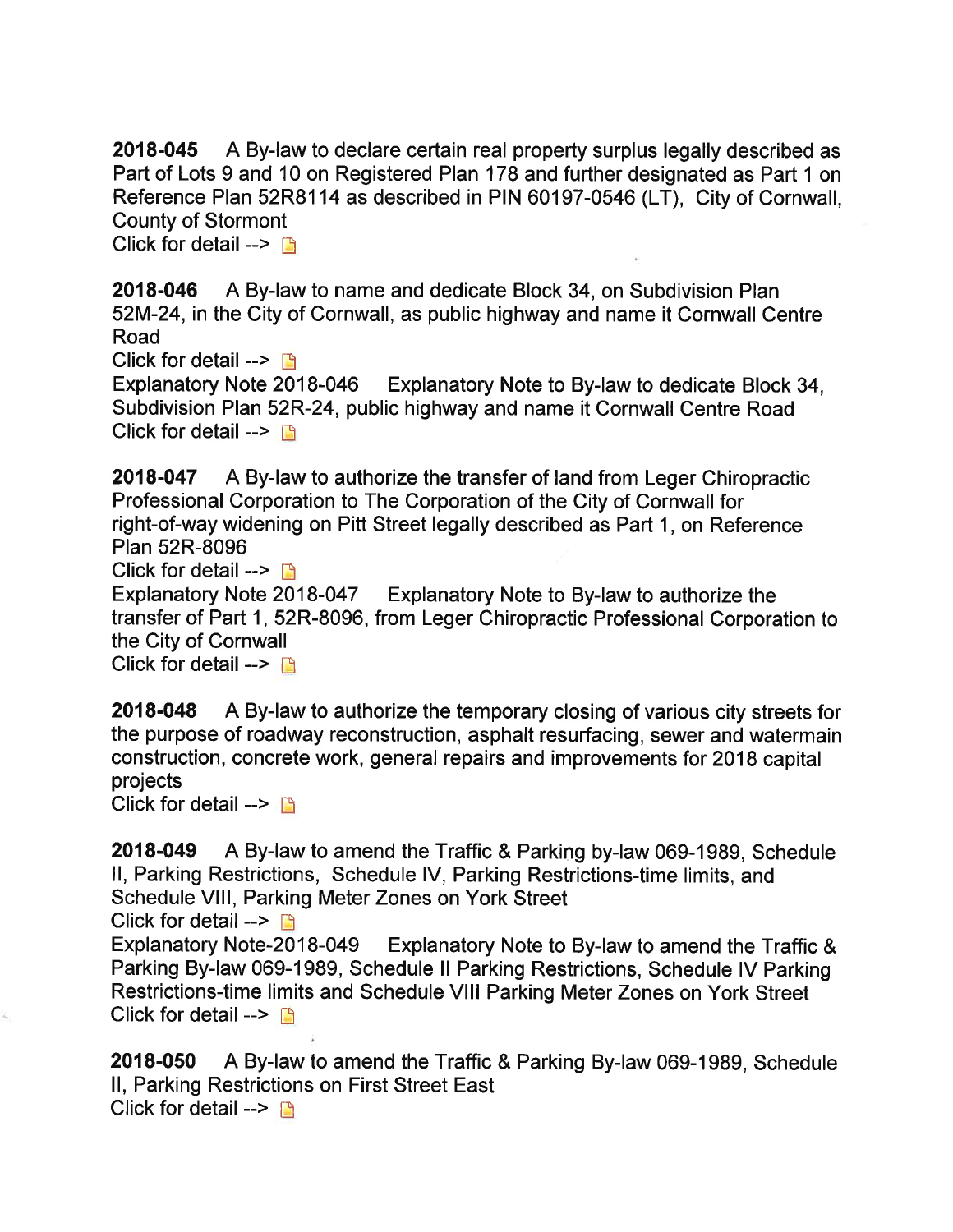Explanatory Note-2018-050 Explanatory Note to By-law to amend the Traffic & Parking By-law 069-1989, Schedule ll, Parking Restrictions on First Street East Click for detail  $\rightarrow$  n

2018-051 A By-law to authorize the City to enter into a Grant Funding Agreement under the Source Protection Municipal lmplementation Fund with Her Majesty the Queen in Right of Ontario as represented by the Minister of Environment and Climate Change Click for detail  $\rightarrow \Box$ Explanatory Note 2018-051 Explanatory Note to By-law to extend the grant

funding agreement under the Source Protection Municipal lmplementation Fund with the Minister of Environment and Climate Change Click for detail  $\rightarrow$  n

2018-052 A By-law to authorize The Corporation of the City of Cornwall to enter into an Extension Agreement with the Minister of Community Safety and Correctional Services and the Cornwall Community Police Service Board in order to participate into the Safer Communities 1,000 Officers Partnership Program Click for detail  $\rightarrow$  n

2018-053 A By-law to authorize The Corporation of the City of Cornwall to enter into Service Agreements with Child Care Operators for the purpose of distributing fee stabilization support funding. Click for detail  $\rightarrow \Box$ 

Moved By: David Murphy, Councillor Seconded By: André Rivette, Councillor

Motion Carried

#### REPORTS FROM STANDING / SPECIAL COMMITTEES OF COUNCIL

There were no Reports from Standing nor Special Committees of Council

#### NOTICES OF MOTION

There were no Notices of Motion.

#### PENDING BUSINESS LISTING

The Pending Business Listing was presented and no discussion ensued.

#### 1 Unfinished Business Listing for April 23,2018